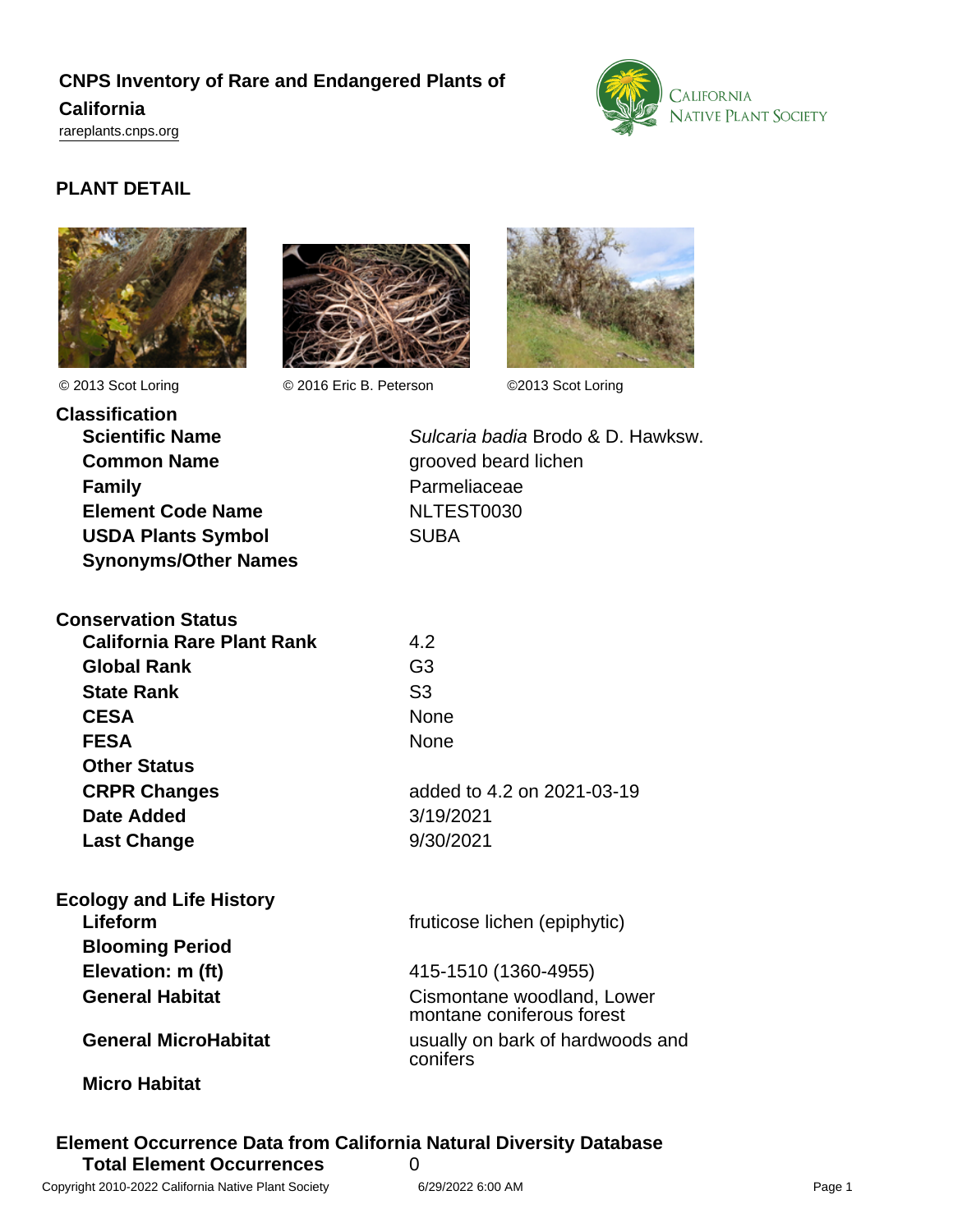## **Element Occurrence Ranks**

| Excellent (A)              |  |  |
|----------------------------|--|--|
| Good (B)                   |  |  |
| Fair (C)                   |  |  |
| Poor (D)                   |  |  |
| None $(X)$                 |  |  |
| Unknown (U)                |  |  |
| <b>Occurrence Status</b>   |  |  |
| Historical, $> 20$ years   |  |  |
| Recent, $<$ 20 years       |  |  |
| <b>Presence</b>            |  |  |
| <b>Presumed Extant</b>     |  |  |
| <b>Possibly Extirpated</b> |  |  |
| <b>Presumed Extirpated</b> |  |  |

| Location                                         |    |
|--------------------------------------------------|----|
| <b>CA Endemic</b>                                | N٥ |
| <b>Counties</b>                                  |    |
| Humboldt (HUM), Trinity (TRI)                    |    |
| <b>States</b>                                    |    |
| California (CA), Oregon (OR), Washington (WA)(?) |    |
| Quads                                            |    |
| Fish Lake (4112336), Salyer (4012385)            |    |
|                                                  |    |

#### **Notes**

Definitions of codes preceding a county and/or quad:

\* Presumed extirpated

(\*) Possibly extirpated

Species may be present in other areas where conditions are favorable. These data should NOT be substituted for pre-project review or for on-site surveys.

## **General Notes**

#### **Distribution**

#### **Threats**

Potentially threatened by agricultural conversion and development.

### **Taxonomy**

## **Other**

Potentially threatened by agricultural conversion and development.